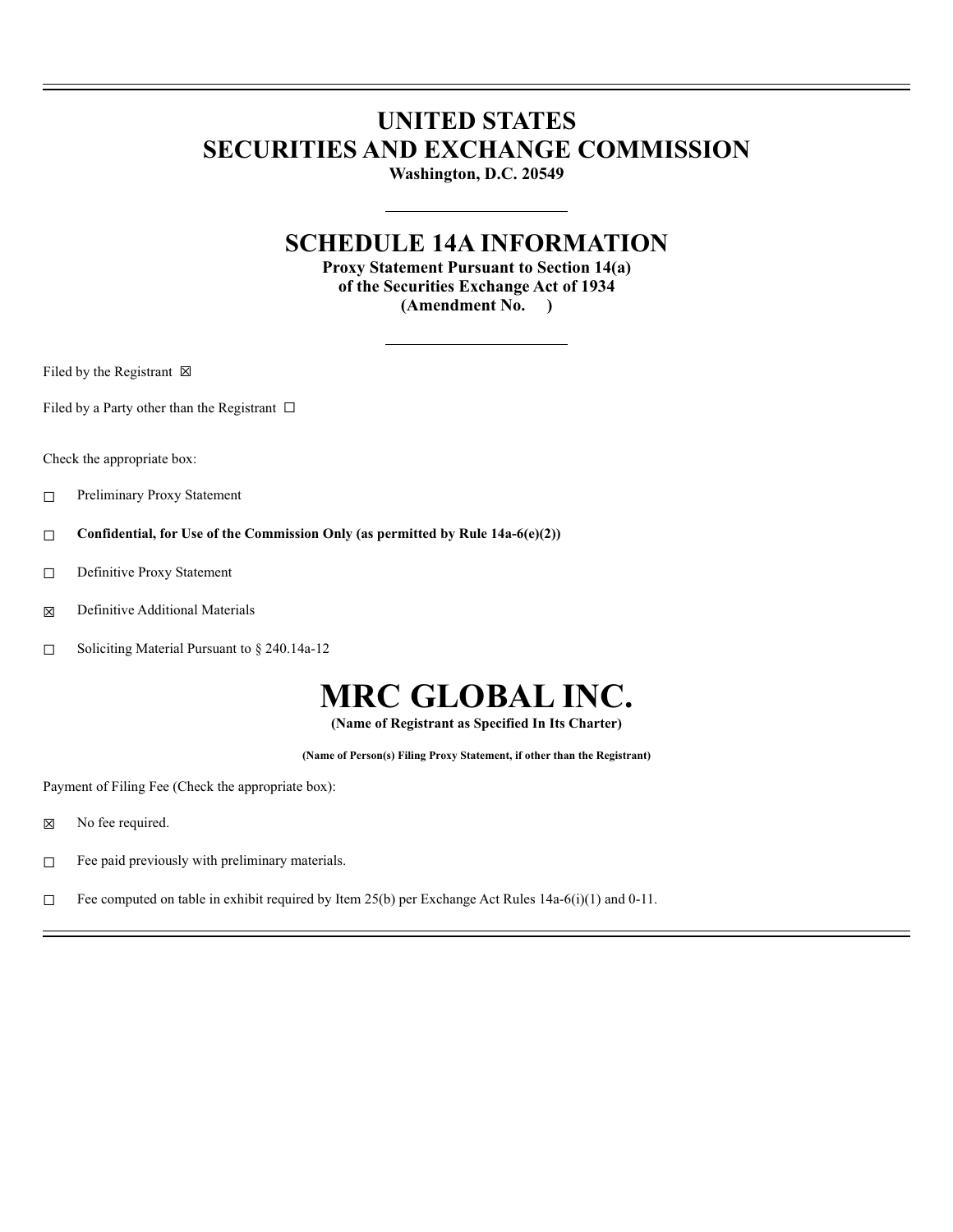#### **Explanatory Note**

On March 23, 2022, MRC Global Inc. (the "Company") filed with the Securities and Exchange Commission ("SEC") its definitive proxy statement (the "Original Proxy Statement"), for the 2022 Annual Meeting of Shareholders, which will be held virtually via live webcast at 10:00 a.m. Houston, Texas time, on Thursday, May 5, 2022 (the "2022 Annual Meeting").

As described in Proposal III of the Original Proxy Statement, the Company is requesting that shareholders approve certain changes to the MRC Global Inc. 2011 Omnibus Incentive Plan (the "Plan") at the 2022 Annual Meeting. The Company has determined to file this amendment to the Original Proxy Statement (collectively, the "Revised Definitive Proxy") to:

- reiterate the Company's prior disclosure that **there were no shares available under the Plan as of March 1, 2022** (rather than the 1,157,259 shares that were previously available for grant as of December 31, 2021); and
- provide additional explanatory disclosure that shows the outstanding awards under the Plan as of March 1, 2022.

This disclosure is intended to update information from December 31, 2021 to March 1, 2022 for the purpose of shareholder plan modeling.

Accordingly, this Revised Definitive Proxy amends Proposal III as forth herein. Except as described in the preceding sentence, this filing does not modify or update any disclosures presented in the Original Proxy Statement. From and after the date of this filing, any references to the "Proxy Statement" are to the Revised Definitive Proxy as amended hereby.

Shareholders who have already voted need not take any action but may, if they wish, change or revoke their vote by following the instructions described on pages 16-17 of the Original Proxy Statement. Shareholders who have not voted are encouraged to vote as soon as possible.